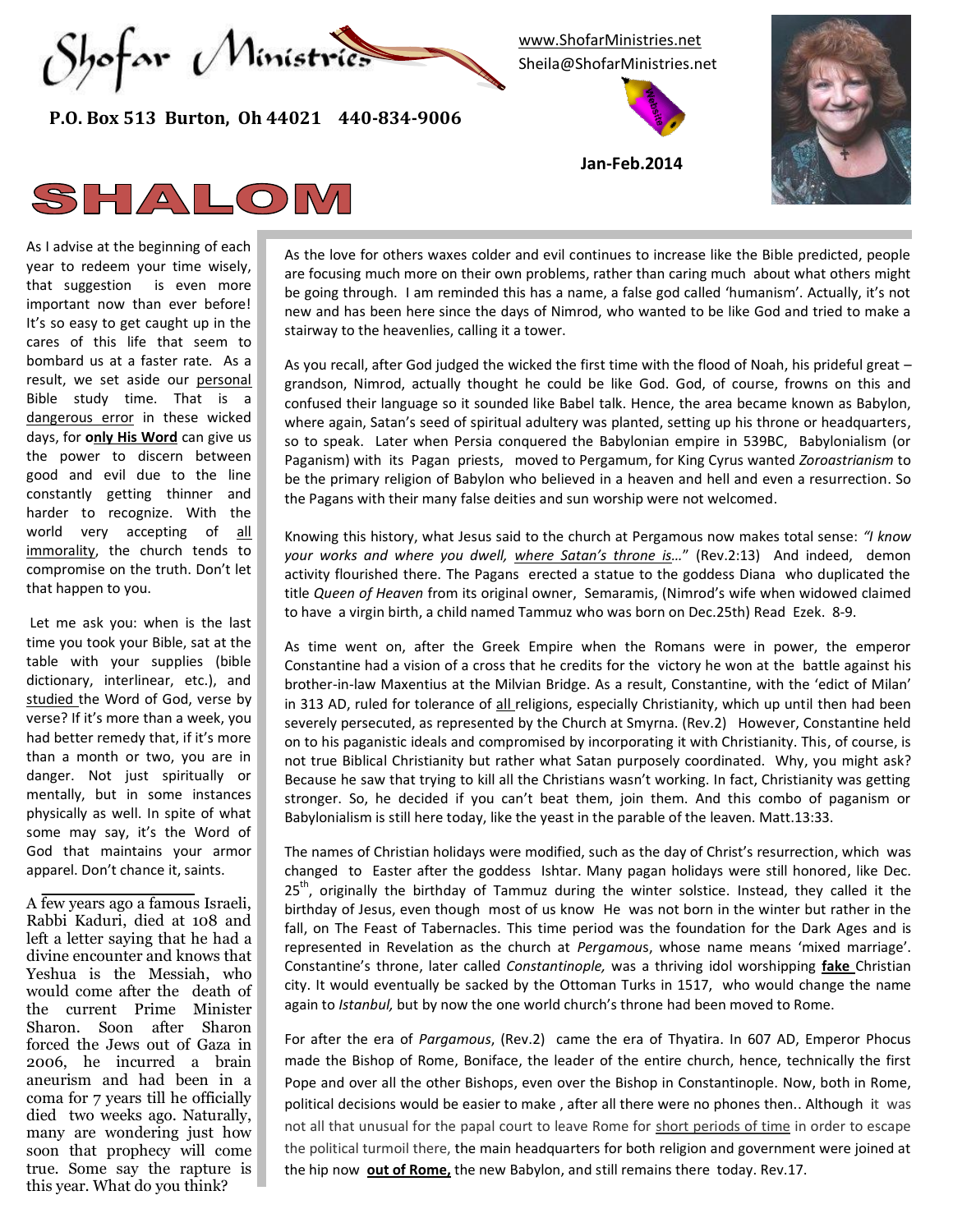The Roman empire would never be conquered but would eventually lose its temporal power (for a while). But still, the one world church remained, which ruled over most of the kings, with the exception of England, for approximately a thousand years until the reformation of 1517, as prophetically (Rev.3) represented by the church at Sardis, whose name means *remnant.*

Since history repeats itself until we finally get back to how it was in the Garden of Eden, [MK] I wanted to give you some important past events so you could follow what is taking place today as the one world religion is converging **right now before our eyes**. It's absolutely amazing to watch this typology unfold. What has happened before will happen again, this time on a larger scale with different players because there is nothing new under the sun. It's all been here before.(Eccl.1:9-10). **We are so fortunate to be alive at such a time as this!! Believers, do you know what I am trying to convey to you?** Don't you just want to jump out of your skin, even literally? Soon we will!  $\odot$ 

Okay, so the church at Pergamous set the stage for the one world church, as represented by Thyatira, to enhance its pagan ideals while increasing the deeds of the Nicolaitans (the elevation of the churches hierarchy) and the false doctrines of paganism stemming from Babylon. Rome is Mystery Babylon which is the headquarters of Vatican City. And yes, the Roman Catholic Church, after the true believers are raptured, will head the world's false religion of tolerance as the Harlot for all. Her motto: Let's commune together for we worship the same god. Yes, they will, his name is Lucifer, the god with many aliases.

As I have told you before, I was raised Catholic, went to Catholic school, and practically memorized their catechism. I loved God with all my heart, but they never introduced me to the real Jesus of the Bible who died for all my sins, completely with no penance on my part, a done deal once and for all. I was taught that when I die I could not go to heaven unless I stayed a Catholic (*that "truth" has now changed, for even atheists can have eternal life*), and I must go to purgatory to finish paying for the sins that Christ did not accomplish. **This is pure heresy,** and most Catholics are not aware of it because they don't study the Word for themselves. In fact, I was commanded not to because only the hierarchy knows what is true and what is not (more heresy). The papacy would pick out the Scriptures for the priests to read each Sunday..

Believers, we need to woo our Catholic friends with the Truth in love. And with the help of the Holy Spirit, save even one from the soon judgment coming on the world for the main reason of unbelief and idolatry. Idolatry is the worship of anything over Jesus and that includes sharing our worship with anything other than Our Lord. Catholics get a trophy for this and they don't even know it's an abomination! I didn't.  $\odot$ 

Shouldn't this be the born-again disciples calling: to expose error? (Eph.5:11) I was conditioned at an early age to believe that I must pray to a sinless Mary daily and kneel at her statue as comediatrix to God. She was called the *Queen of Heaven* for they thought of her as the mother of God the Father, not just the man Jesus. This is totally against God's Word. (I Tim 2:5-" *For [there is] one God and one Mediator between God and men, [the] Man Christ Jesus"…)*

Also in Catholic school, they encouraged us to bring a homemade gift and lay it at Mary's feet during the month of May. My mom usually helped me make a little cake with flowers and a candle in the middle. Later in life after learning the truth, I read God's rebuke in Jer. 7:18: *"The children gather wood, the fathers kindle the fire, and the women knead dough, to make cakes for the queen of heaven…that they may provoke me to anger."* Wow! I was into idolatry, which is spiritual adultery that God addresses in Rev. 17 as a harlot. I've known some of this for a while but like others, justified it by saying, "Well, at least they believe in Jesus''… Yes, but it's a different Jesus with a perverted gospel [faith plus works] than what the Bible teaches.(Gal.1:6-8, &2Cor.11:4 rebukes for tolerance)

When I recited the Ten Commandments that I memorized from my catechism, they eliminated the second one, which says not to make any graven image or likeness from above or under the earth or bow down or serve them. Then to make it number ten, they separated the last commandment into nine and ten. With the Bible actually being read today they have to address this. So when asked about the statues , they either say it was before Jesus and doesn't apply now, or the statues are not hewn or carved as in the Old Testament times but are now cast, or they simply say they aren't really worshipping them. Actually, I remember saying that myself. Wow, how blinded we can be! I suppose it's one thing having a statue but it's another thing entirely when we bow down in front of it. How easily influenced we can be by men who we think are above reproach and surely wouldn't lie to us. Mary would be sad over this because she recognized her need for a Savior [Lk.1:47] and would not want anyone lifting her up except as being blessed to have borne Him.

Besides the "Queen of Heaven", the pagans prayed to many other gods, and this also infiltrated the Catholic church, but instead of calling them gods, they call them saints, making statues of them as well. This is a form of necromancy and forbidden by God in Deut.18. There have been many cases where demons will speak as if a saint or even a loved one that has died, and you will think it is that person. This is divination and an abomination unto the Lord. In fact, one would be unclean if they even touched the body of a dead person, let alone talk to one. This brings me to another abomination.

I did not know this until recently, but every Catholic church must have a bone of a dead saint in the sanctuary under what they call the altar in order for the transubstantiation of Jesus into his real body to occur for communion. I almost couldn't believe that until I realized they really do have a fetish with the dead and have processions of adorations to dead human remains like skulls and bones. (See picture from France)



Skull & bones artwork in Catholic Church in Czech Republic